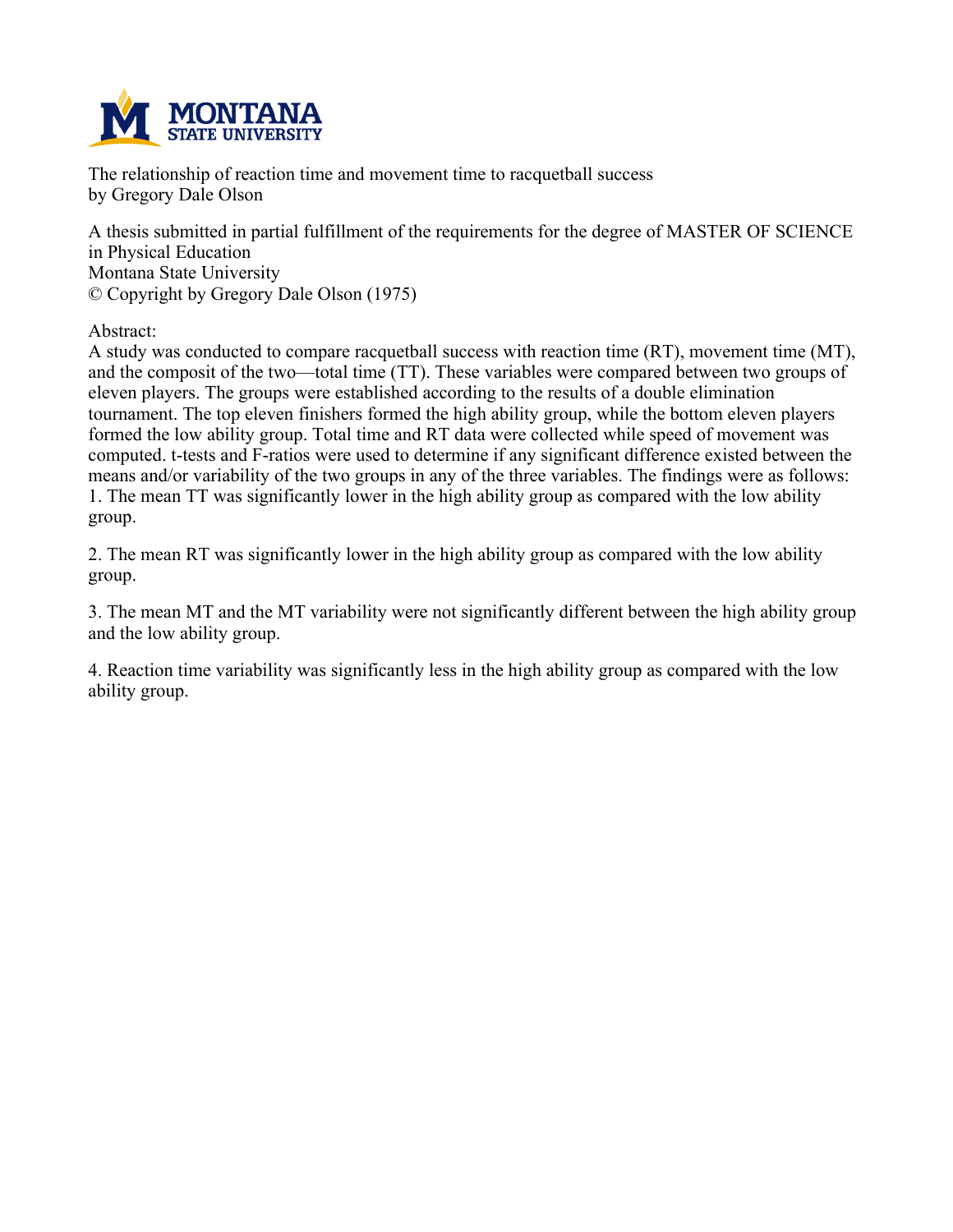#### STATEMENT OF PERMISSION TO COPY

In presenting this thesis in partial fulfillment of the requirements for an advanced degree at Montana State, University, I agree that the Library shall make it freely available for inspection. I further agree that permission for extensive copying of this thesis for scholarly purposes may be granted by my major professor, or, in his absence, by the Director of Libraries. It is understood that any copying or publication on this thesis for financial gain shall not be allowed without my written permission.

Signature Gregory D. Olson Date  $\mathcal{S}$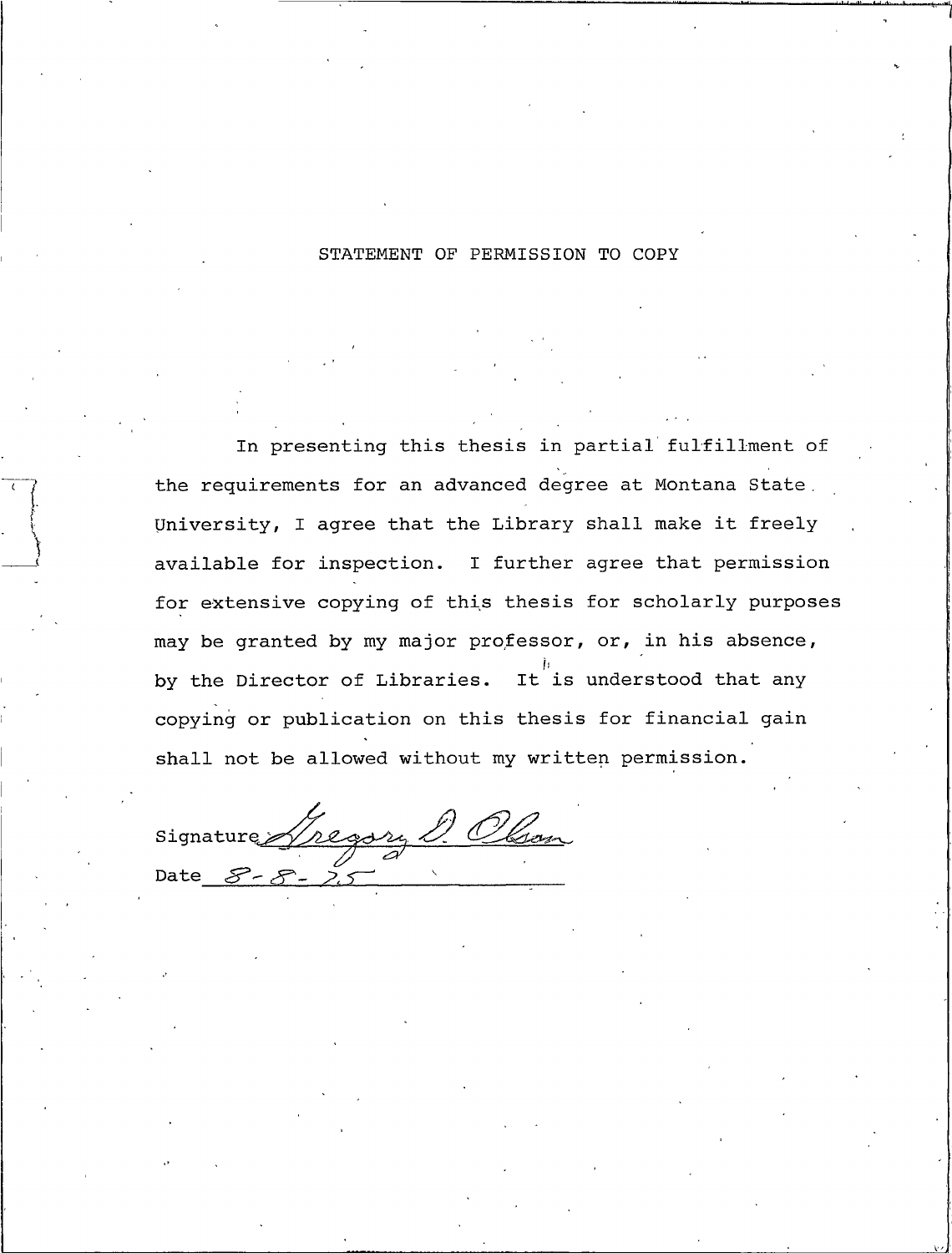#### THE RELATIONSHIP OF REACTION TIME AND MOVEMENT TIME TO RACQUETBALL SUCCESS

 $1^{e^{6}}$ 

by

#### GREGORY DALE OLSON

A thesis submitted in partial fulfillment of the requirements for the degree

of

#### MASTER OF SCIENCE

in

Physical Education

Approved:

Ellen Kreighbaum

George Shrayer Den.

Newy f Parsons

MONTANA STATE UNIVERSITY Bozeman, Montana

August, 1975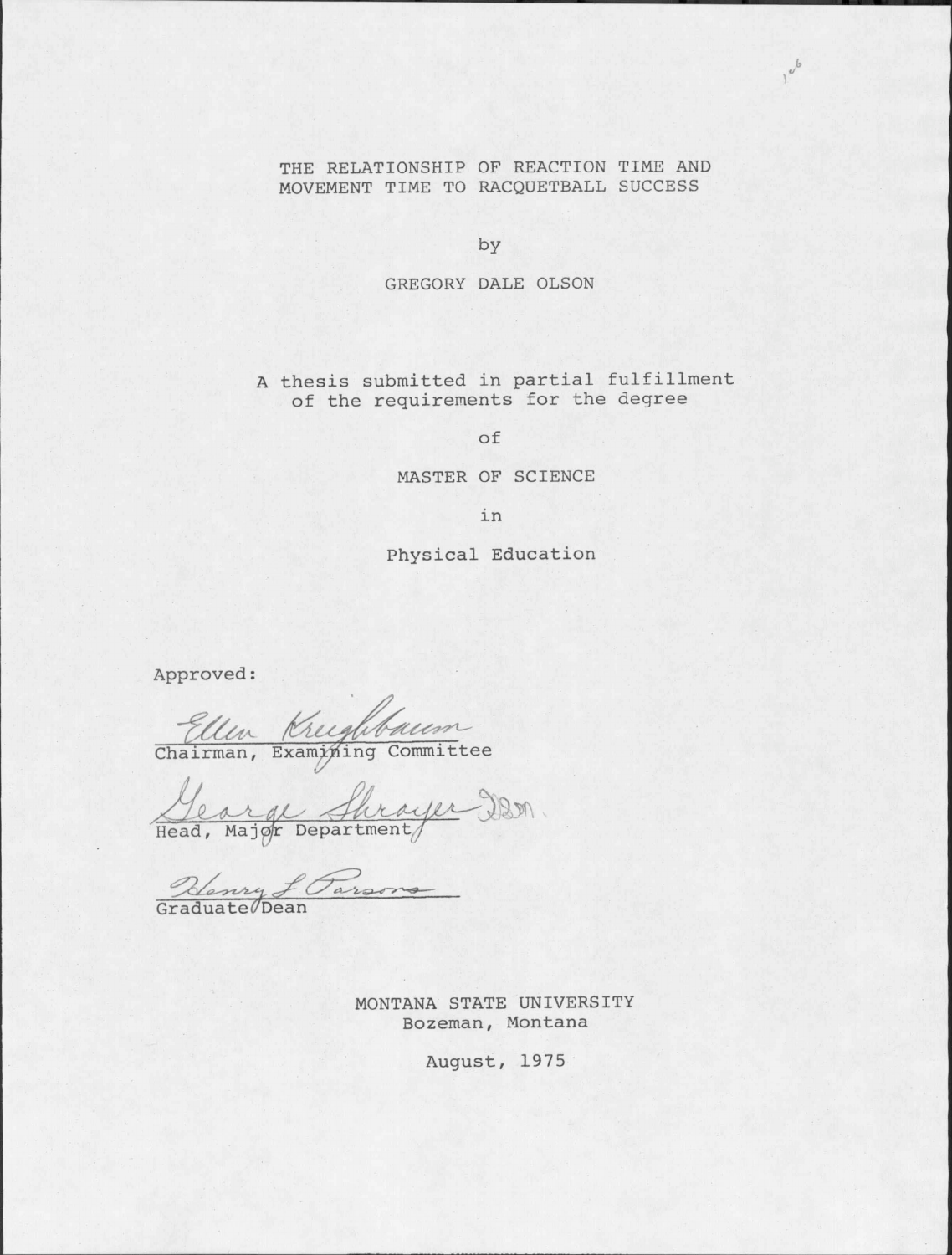#### **ACKNOWLEDGMENTS**

The author would like to express his sincere appreciation for the contributions made to this study by Dr. Ellen Kreighbaum and Dr. Nyles Humphrey who so willingly gave their time to help in the guidance of this study. A special note of thanks for their time and effort in reading and correcting the original manuscript, but mainly for their encouragement to achieve quality.

Another special note of thanks is given to the author's wife, Peggy, who had the patience and understanding to help make this study become a reality.

An extra special note of thanks goes to Dr. Ralph Hight for his help and guidance. Without his assistance this study would not have been possible.

iii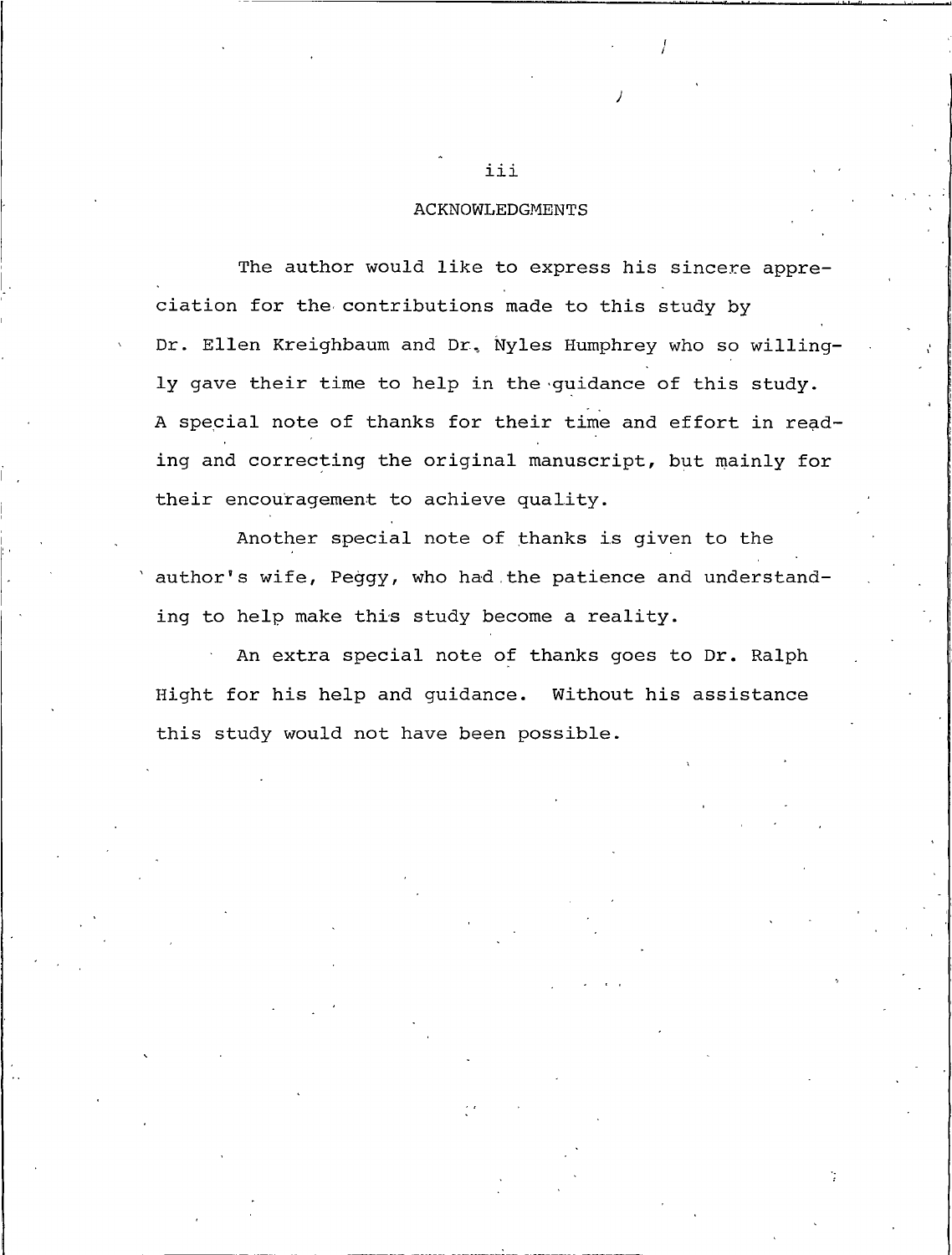# TABLE OF CONTENTS

|                                                                                  | Page           |
|----------------------------------------------------------------------------------|----------------|
| VITA                                                                             | ii             |
| <b>ACKNOWLEDGMENTS</b>                                                           | iii            |
| TABLE OF CONTENTS                                                                | iv             |
| LIST OF TABLES                                                                   | vi             |
| LIST OF FIGURES                                                                  | vii            |
| ABSTRACT.                                                                        | viii           |
| Chapter                                                                          |                |
| INTRODUCTION.<br>ı.                                                              | $1$ .          |
| Statement of the Problem                                                         | 1.             |
| Hypothesis.                                                                      | $\overline{2}$ |
| 2.<br>REVIEW OF RELATED LITERATURE.                                              | 6              |
| The Memory Drum Theory                                                           | 6              |
| Practice and Learning                                                            | 7              |
| Psychological and Motivational<br>Conditions Affecting RT and MT.                | 8              |
| Effects of Gender and Age Upon<br>Reaction Time and Movement Time                | 9              |
| Physiological Effects                                                            | 10             |
| Relationship of Reaction Time<br>and Movement Time to Athletic<br><b>Success</b> | 12             |
|                                                                                  |                |

 $\mathbf{Z}^{\dagger}$ 

 $\texttt{i}\texttt{v}$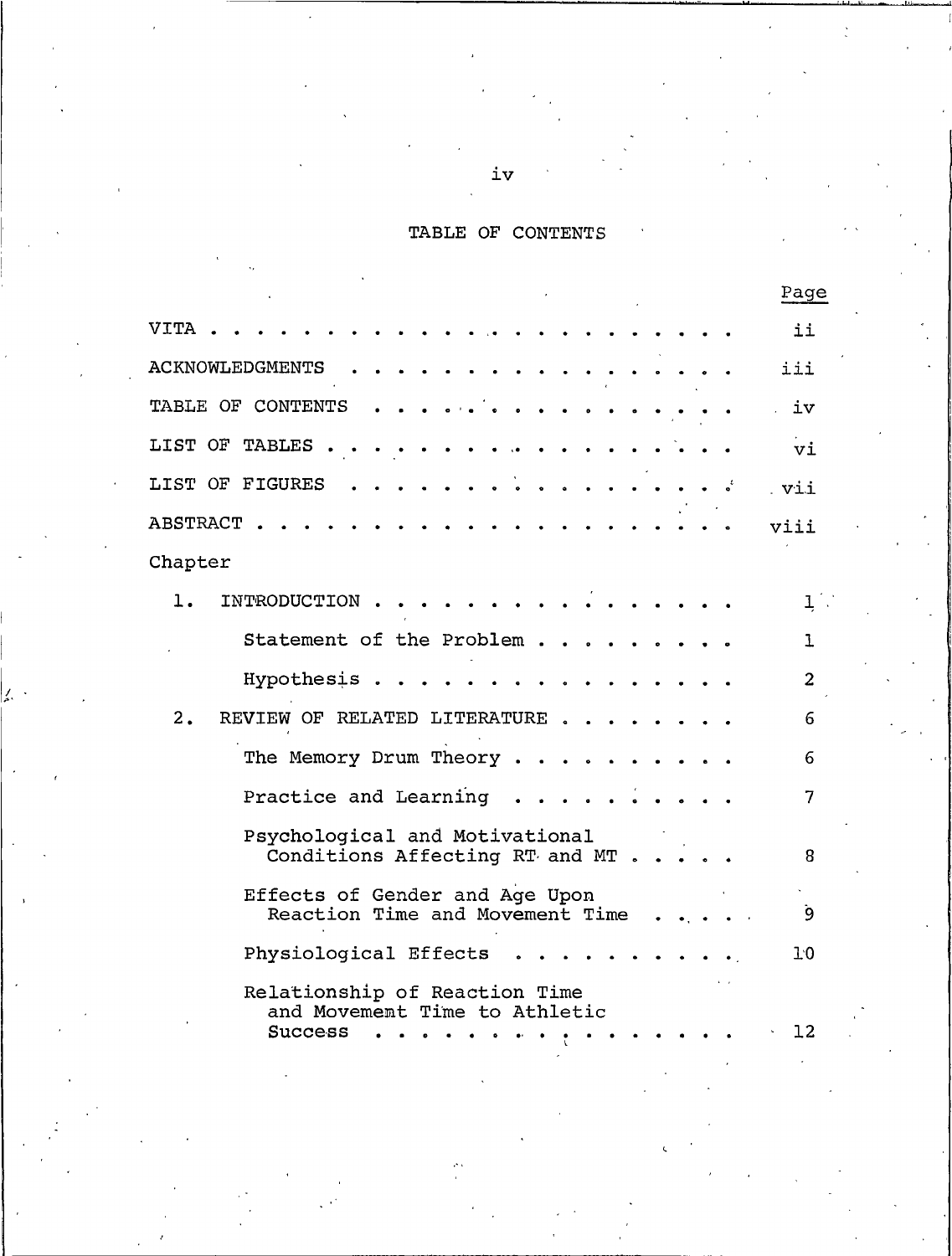| Chapter |                                                     |                 |
|---------|-----------------------------------------------------|-----------------|
| 3.      | METHODS AND PROCEDURES                              | 15              |
|         | Racquetball Success                                 | $15^{'}$        |
|         | Instrumentation                                     | 15              |
|         | Operation and Control or Reaction<br>Instrument     | 16              |
|         | Experimental Procedure                              | 20              |
|         | Reliability                                         | 22              |
|         | Statistical Analysis of Data.                       | 22              |
| 4.      | <b>RESULTS</b>                                      | 24              |
|         | Comparison of Means                                 | $26 -$          |
|         | Comparison of Variability                           | 28              |
| 5.      | <b>DISCUSSION</b>                                   | 30              |
| 6.      | SUMMARY, CONCLUSTONS, AND<br><b>RECOMMENDATIONS</b> | 34              |
|         | Summary                                             | 34              |
|         | Conclusions                                         | 35              |
|         | Recommendations                                     | 35 <sub>1</sub> |
| LIST OF | <b>REFERENCES</b>                                   | 37              |

v

Page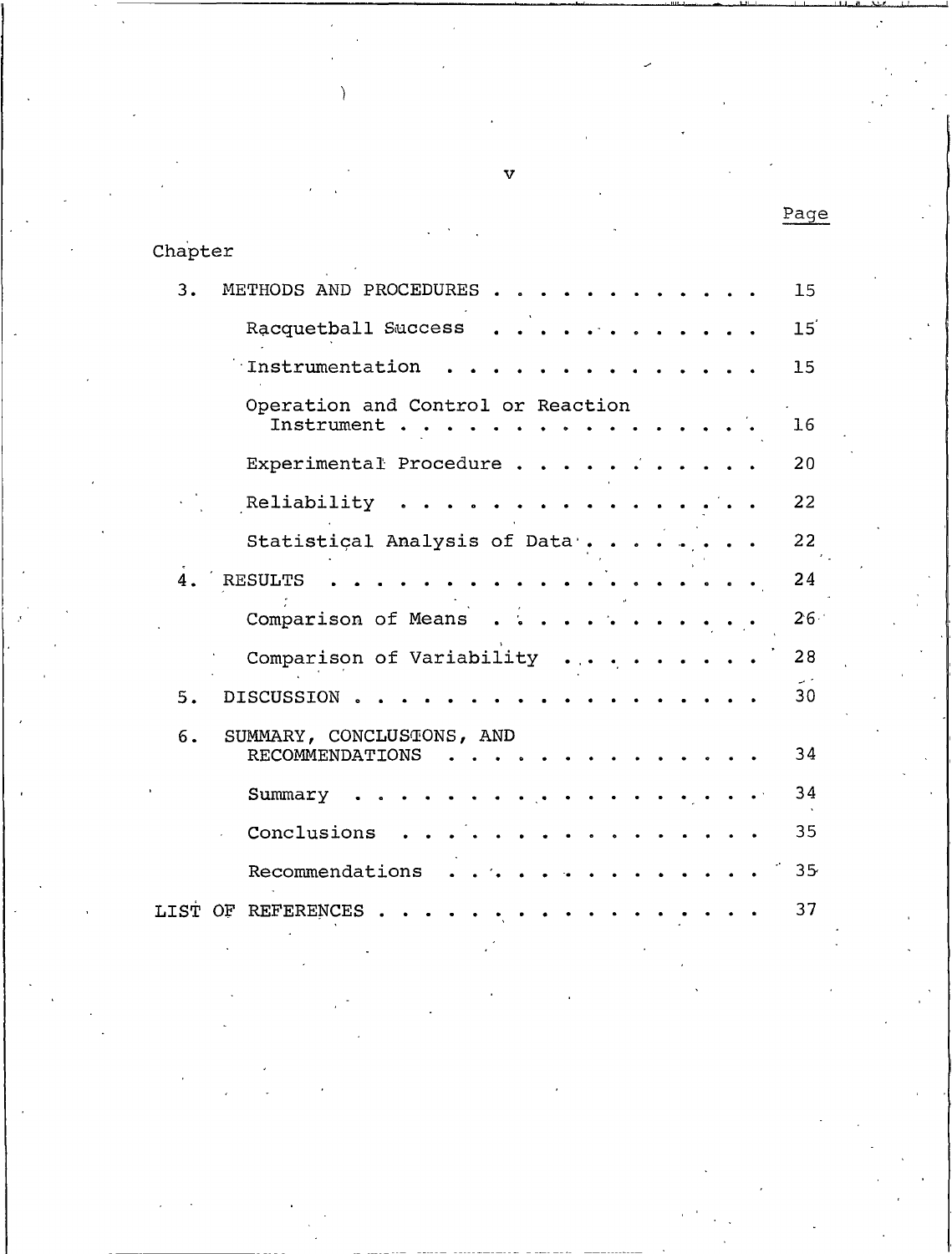# LIST OF TABLES

| Table | ž.                                                                                               | Page |
|-------|--------------------------------------------------------------------------------------------------|------|
| 1.    | Rank listing, means, standard deviations<br>of each S. Times in milliseconds                     | 25   |
| 2.    | Number, means, variance, F-ratio, and<br>t-test of Group 1 and Group 2. Means<br>in milliseconds | 27   |
|       | $\mathbf{Y}$                                                                                     |      |
|       |                                                                                                  |      |
|       |                                                                                                  |      |
|       |                                                                                                  |      |
|       |                                                                                                  |      |
|       |                                                                                                  |      |
|       |                                                                                                  |      |
|       |                                                                                                  |      |
|       |                                                                                                  |      |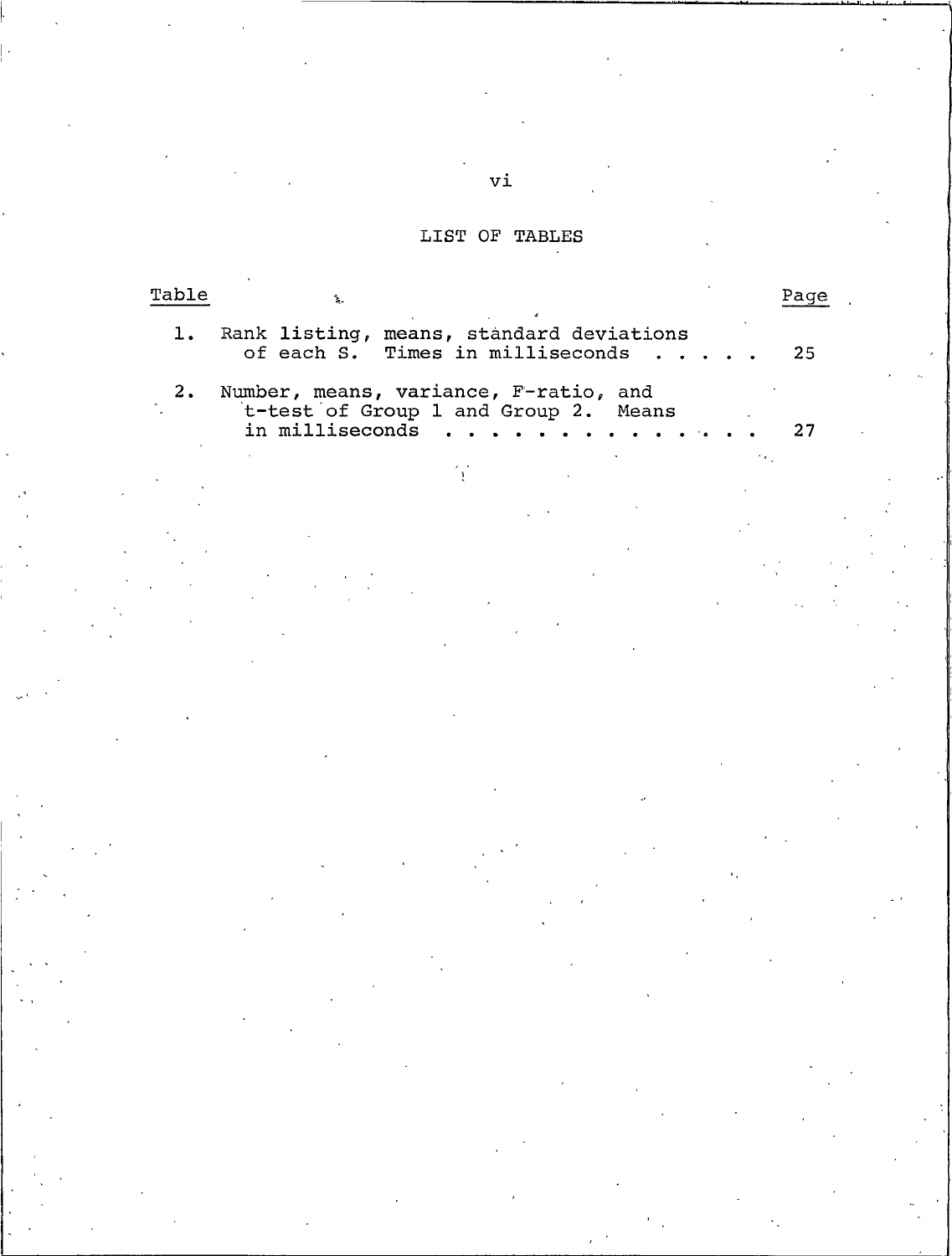# LIST OF FIGURES

| Figure |                                                                                                                                                                |  |  |  |  |  |
|--------|----------------------------------------------------------------------------------------------------------------------------------------------------------------|--|--|--|--|--|
|        | 1. H-O Reaction and Speed of Movement<br>$\texttt{Instrument} \cdot \cdot \cdot \cdot \cdot \cdot \cdot \cdot \cdot \cdot \cdot \cdot \cdot \cdot \cdot \cdot$ |  |  |  |  |  |
|        |                                                                                                                                                                |  |  |  |  |  |

 $vii$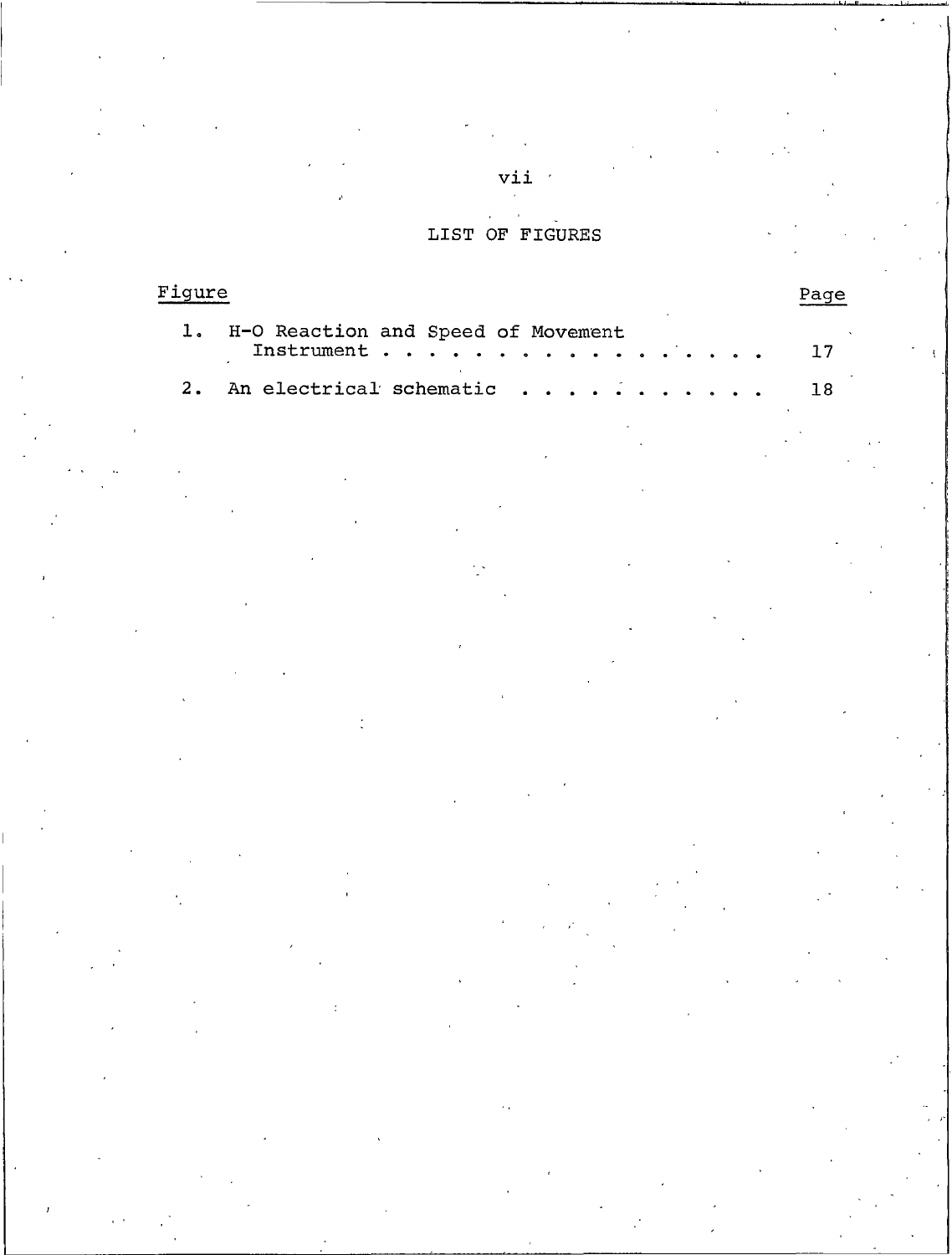#### **ABSTRACT**

A study was conducted to compare racquetball success with reaction time (RT), movement time (MT), and the composit of the two--total time (TT). These variables were compared between two groups of eleven players. The groups were established according to the results of a double elimination tournament. The top eleven finishers formed the high ability group, while the bottom eleven players formed the low ability group. Total time and RT data were collected while speed of movement was computed. t-tests and F-ratios were used to determine if any significant difference existed between the means and/or variability of the two groups in any of the three variables. The findings were as follows:

- The mean TT was significantly lower in the high  $1.$ ability group as compared with the low ability group.
- $2.$ The mean RT was significantly lower in the high ability group as compared with the low ability group.
- $3.$ The mean MT and the MT variability were not significantly different between the high ability group and the low ability group.
- Reaction time variability was significantly 4. less in the high ability group as compared with the low ability group.

# viii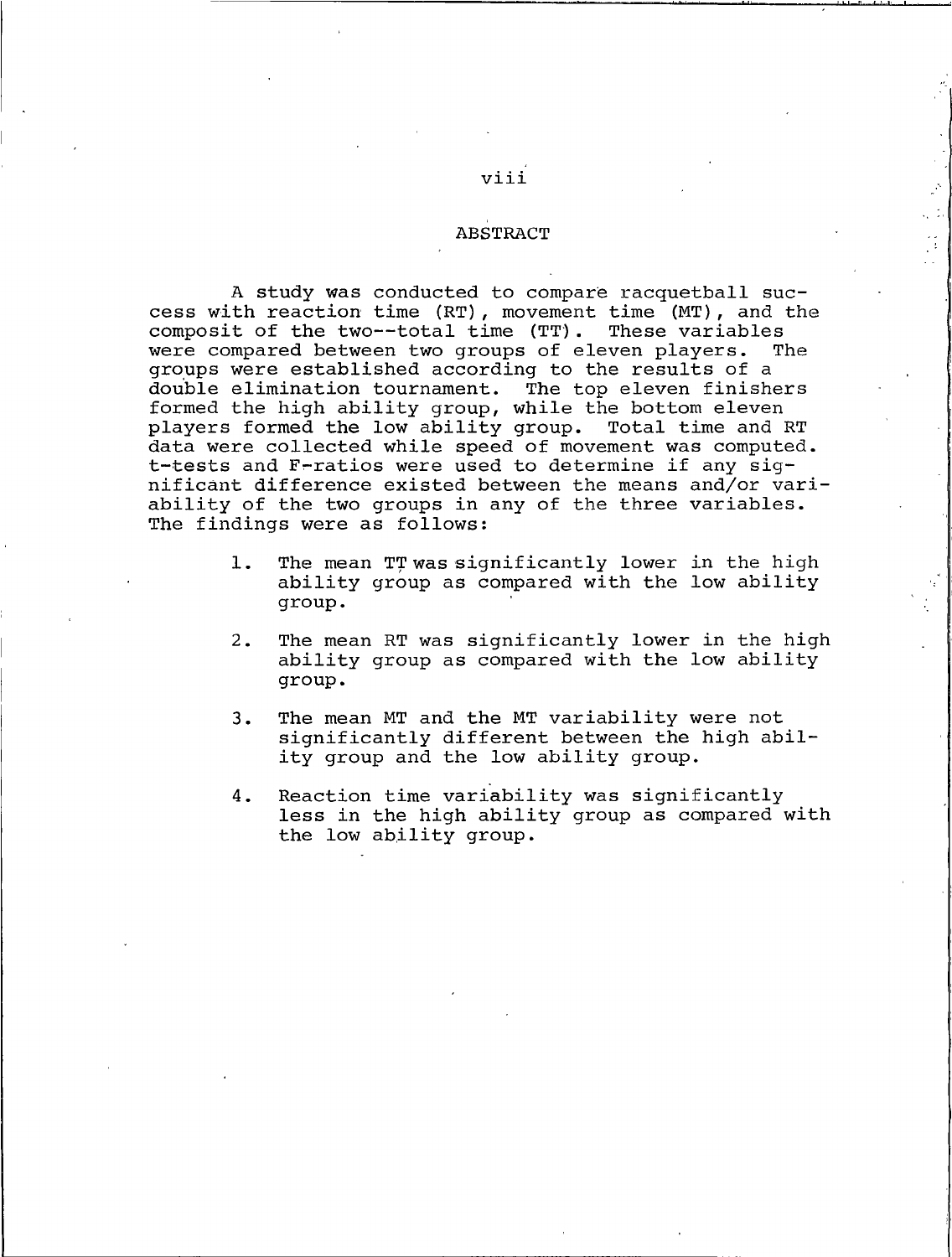# Chapter 1

#### **INTRODUCTION**

Reaction time, speed of movement time, and the composit of the two--total time, have been of interest in the field of Physical Education since before the turn of the century. With the development of better instrumentation, scientists have been able to make more precise measures of reaction and speed of movement times. Using advanced electronics, we can measure in milliseconds. Using advanced technology, scientists can better explore the relationships of reaction and movement times and their effects on athletic performance. In the following study, the researcher will explore the areas of reaction time and speed of movement time.

#### Statement of the Problem

The purpose of this investigation was to examine the relationships among reaction time, speed of movement time, the total time and success in racquetball. Selected subjects consisted of twenty-two male racquetball players. Specific problems for exploration were:

> $1.$ to identify the relationship between reaction time and success in racquetball,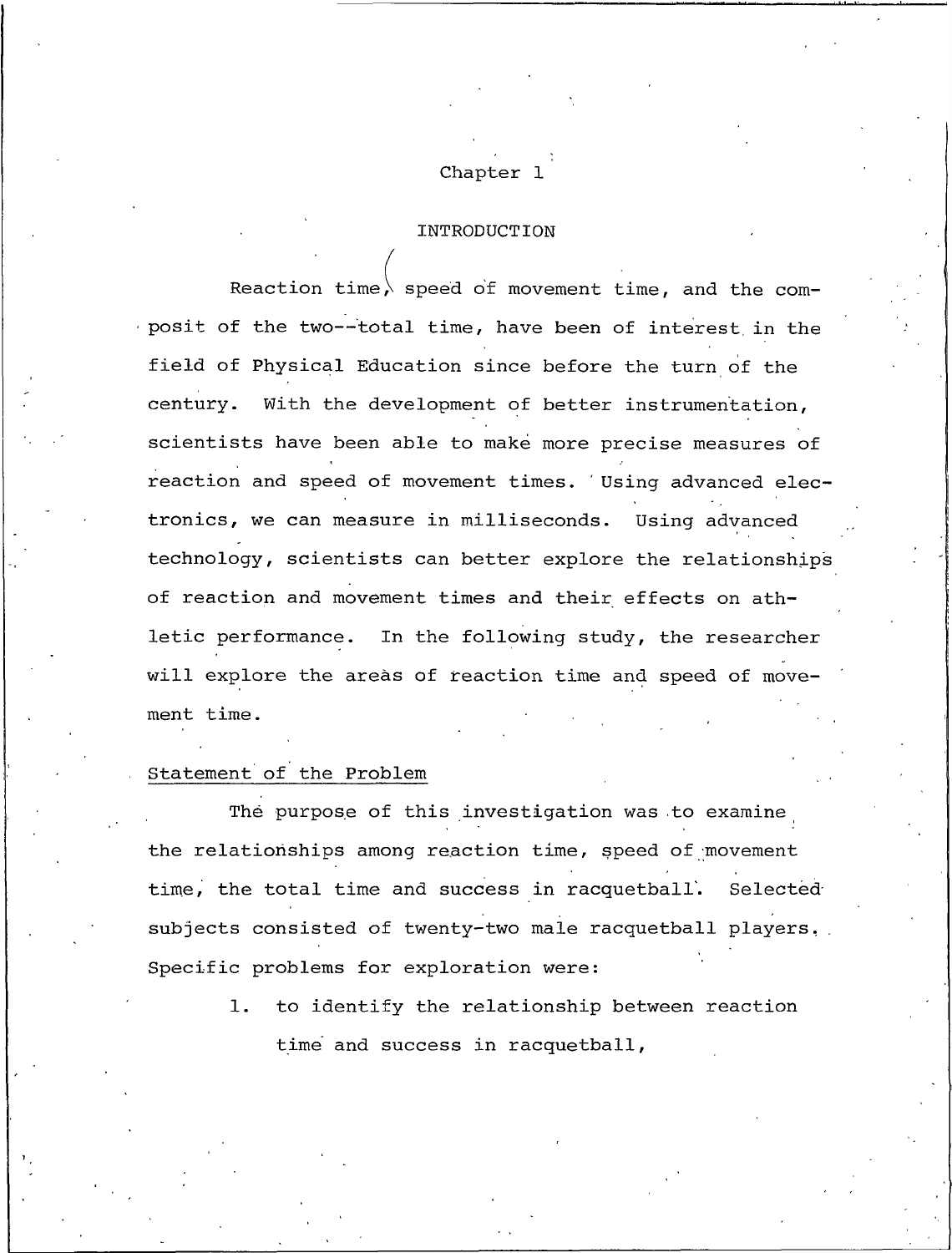- to identify the relationship between speed of  $2.2$ movement and success in racquetball,
- to identify the relationship between total time  $3.$ and success in racquetball,
- 4. to identify the relationship between consistency and success in racquetball,
- $5.$ to identify which of the three variables, total time, reaction time, and speed of movement, is of the greatest importance in relationship to success in racquetball,
- to identify and describe the characteristics 6. of total time, reaction time, and movement time, and the relationships which may exist between them.

#### Hypothesis

It was hypothesized that total time, reaction time, and movement time have no significant effect on racquetball success.

It was hypothesized that total time, Alternate. reaction time, and movement time do have significant effect on racquetball success.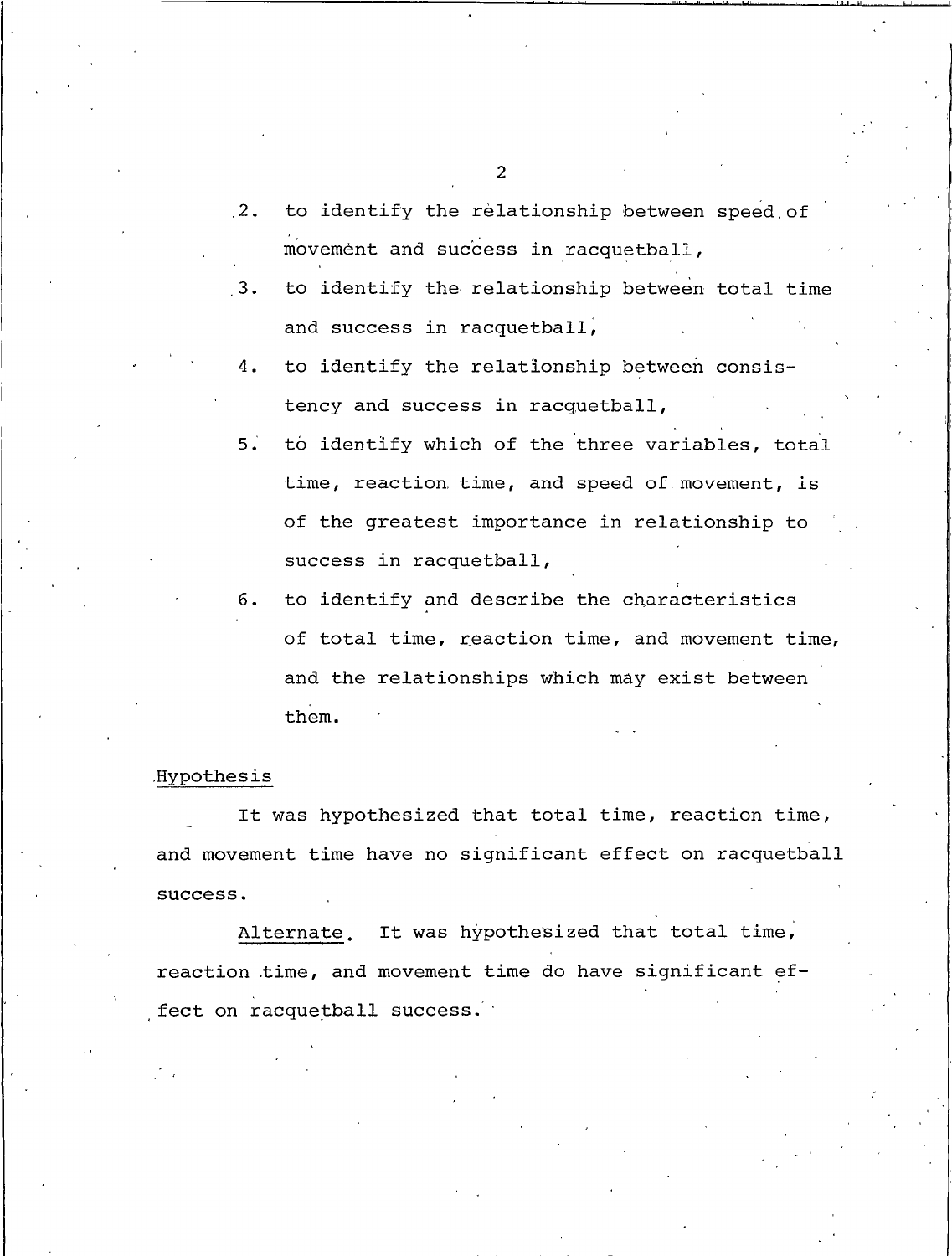#### Delimitations

The investigation was limited to twenty-two male racquetball players between the ages of 19 and 45. All of the subjects met the eligibility requirements of the Montana State University intramural department, which limited racquetball participation to university students and fac-Subjects were playing racquetball and were particiulty. pants in a double elimination tournament at the time of the study. Subjects were given no motivation to attempt to increase their reaction time or movement time speeds.

### Limitations

Each subject was tested at a random time during the day. There was no attempt to control variations in eating and sleeping habits or fatigue. Secondly, various limbs and sections of limbs have different reaction times and The specific combination tested was an movement times. expeditious clapping motion with the hands at the level of the illiactic crest.

Another limiting factor may be that the H-O reaction test was a simple task and may not compare to the complex visual stimuli of a racquetball game. Furthermore, speed of movement is changeable according to the direction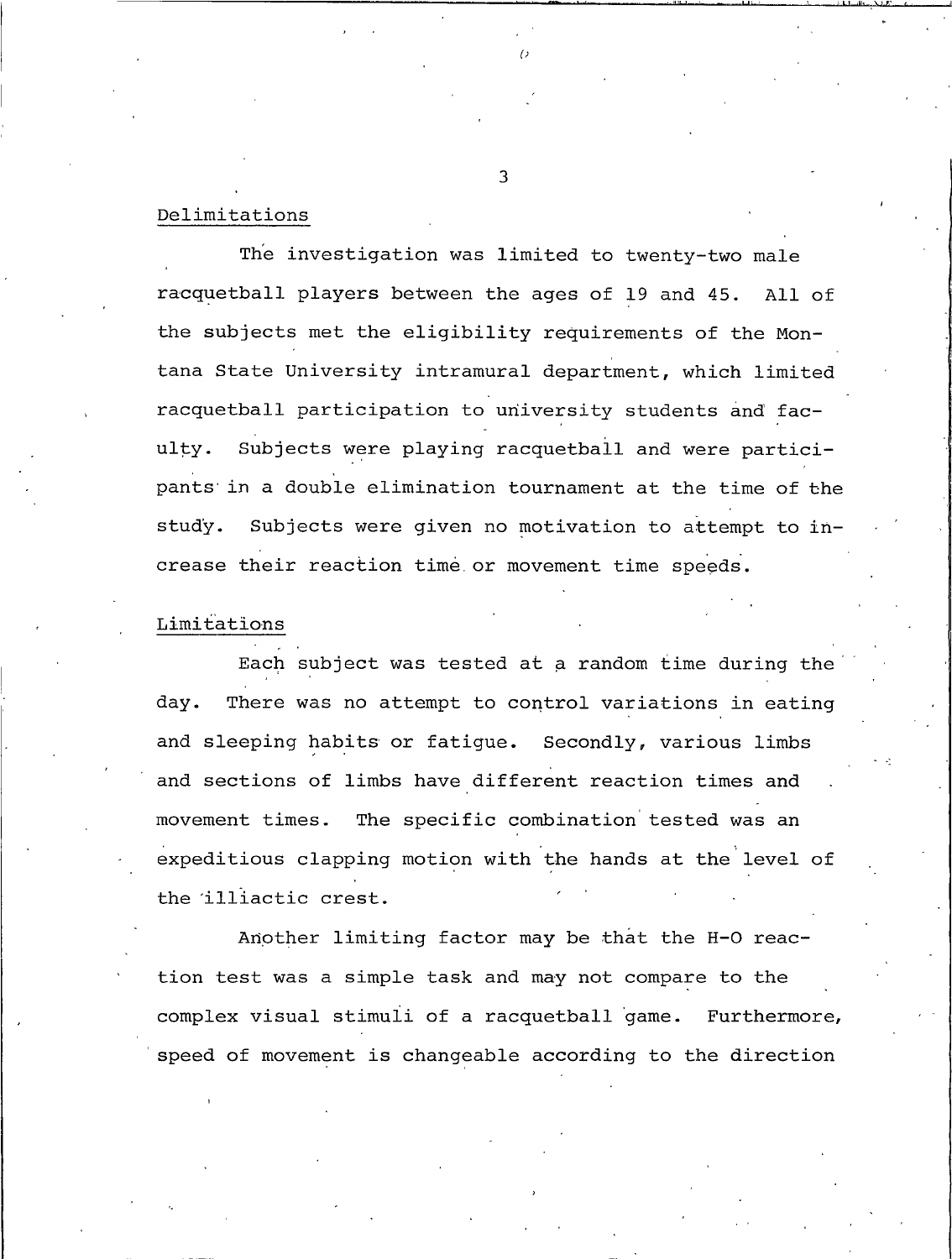of force applied to the limb. Only one specific direction was tested--the direction of the hands moving horizontally toward one another. This direction was chosen since it stimulates a motion commonly made in a racquetball game.

Reaction time is faster when subjects are given a simple stimulus rather than a complex stimulus. Uncontrolled factors which may have limited racquetball success included inate coordination, amount of practice, psychological and physical condition.

The assumption was made that the simple reaction and movement time in the experiment represented the characteristic reaction and movement time of the individual, and could be compared to other subjects performing the same task.

#### Definitions

The following terms as used in this study are confined to the following definitions:

Chase stick - a  $3/4$ " dowel,  $36$ " long on which the subject placed his hand at the beginning of each trial. The purpose of the chase stick was to keep the subject's hands traveling in a horizontal plane.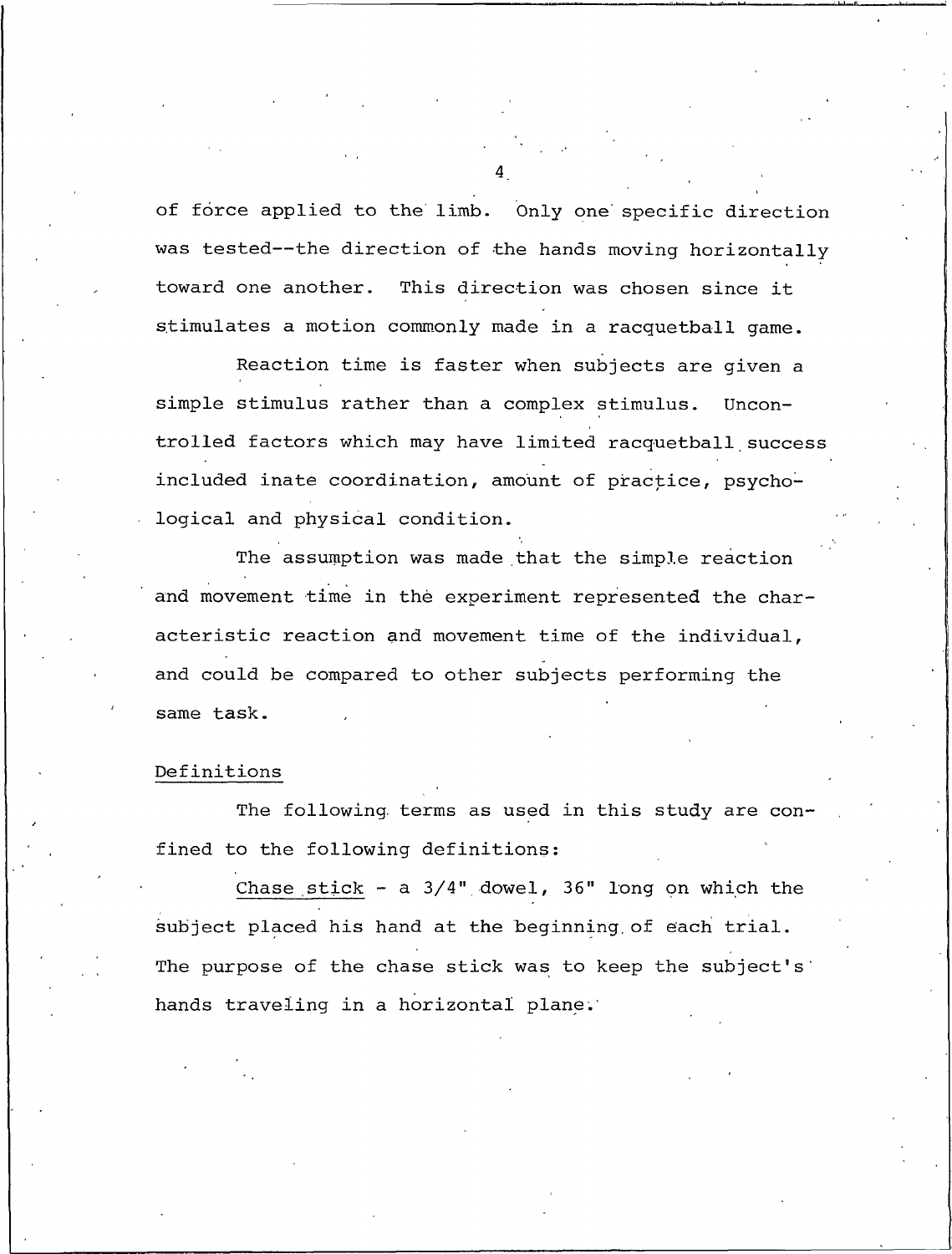Foreperiod. The time elapsed between the "ready" signal, given by the subject, and the time of the throwing of the switch. The time was counted from a random number table between zero and nine.

Reaction time. (RT) The time elapsed in milliseconds between the visual stimulus and the time at which the circuit was broken, i.e., first movement.

Speed of movement.  $(MT)$ The time in milliseconds which elapsed between the subject's (S) movement and the catch of the Nelson Reaction Timer.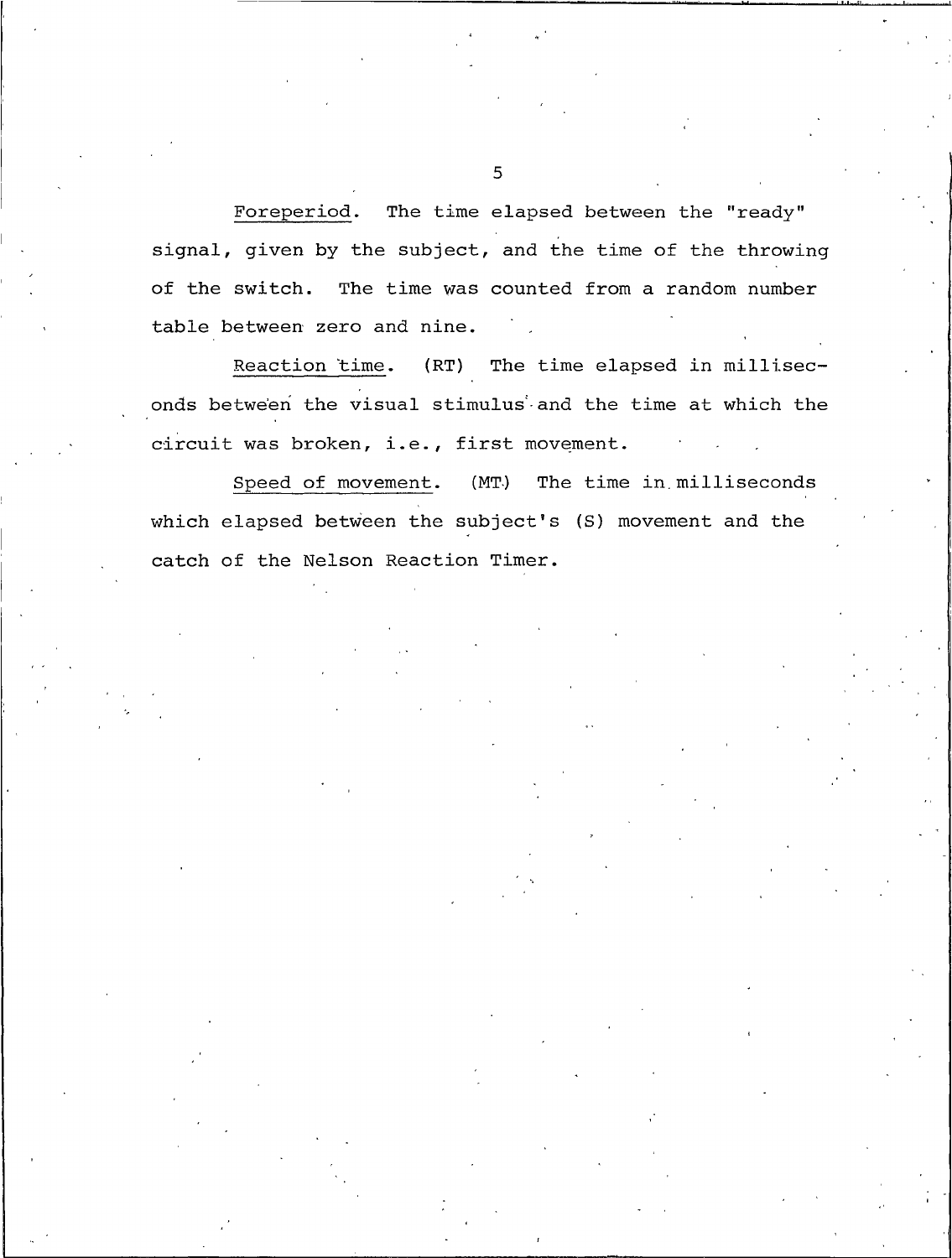# Chapter 2

## REVIEW OF RELATED LITERATURE

Many studies have been completed that deal with RT, MT, and TT which are relevant to the following study. Studies of this nature deal with a variety of subjects. Therefore, a division was made into the following categories:

- $1.$ Practice and learning,
- Psychological and Motivational conditions  $2.$ affecting RT and MT,
- Effects of gender and age upon RT and MT,  $3.$
- 4. Physiological effects,
- $5.$ Relationship of RT and MT to athletic success.

#### The Memory Drum Theory

The Memory Drum Theory of Neuromotor Reaction, according to Christina (9), suggests that the redundant motor elements of a fast, complicated, learned movement are governed by a non-conscious motor memory mechanism. The mechanism controls and channels the flow of impulses into the appropriate neuromotor coordination centers and nerves --thus affecting movement in a somewhat automated fashion. Increased RT and MT would result when one thought more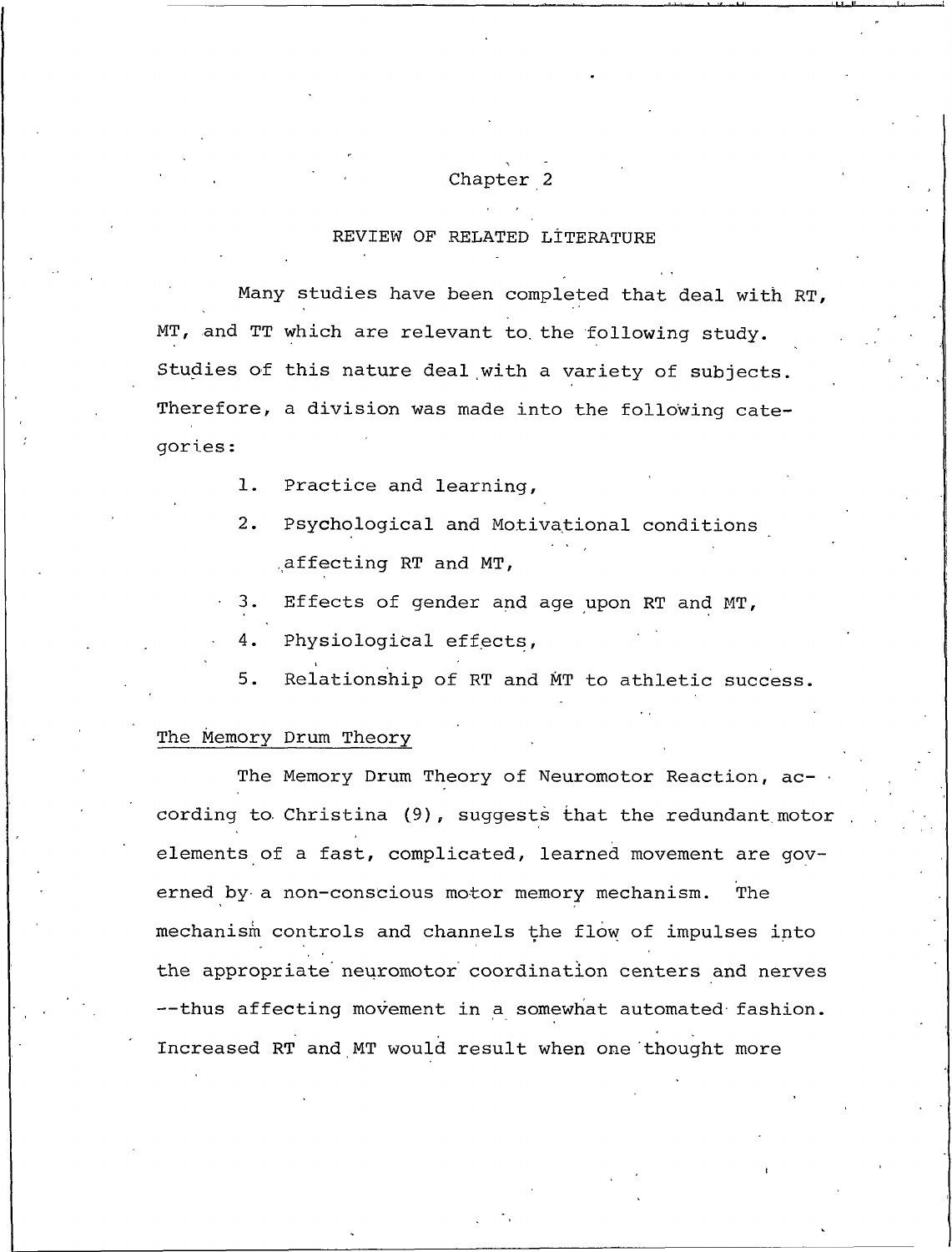about a movement. In the same manner, RT and MT would increase because of an interference with the memory mechanism.

#### Practice and Learning

Researchers have shown, that the learning effect in RT trials takes place within the first five trials of a task (9,16,28). Henry (16) showed that RT and movement task learning occurs very rapidly and stated that reaction task learning occurs at a quicker pace than does movement task learning.

Luachei (24) approximated that forty milliseconds of RT interval was necessary for the subcortical and spinal motor processing required for coordination of the normal reaction movement. One hundred and twenty milliseconds were needed for a full RT response to a visual stimulus. Henry (16), Clark (12), and Smith (33) found RT and MT to be independent and uncorrelated.

Norrie (29) found practice does not appreciably affect the amount of variability in RT or MT within the individual, except for RT in the first five trials. Reaction time during the first five trials was variable because of a learning factor.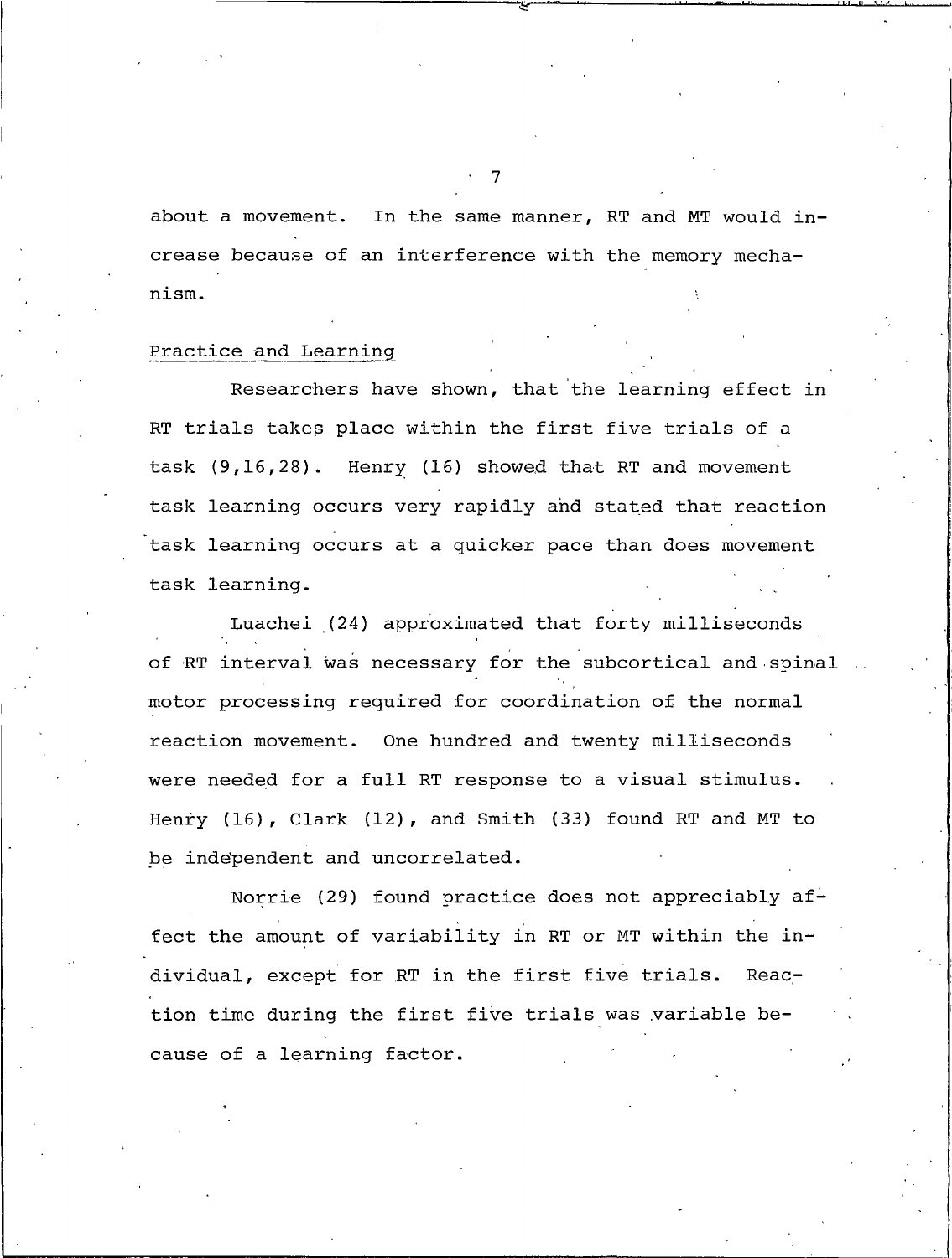Aiken and Lichtenstein (1) found that the mean RT to a visual stimuli would increase proportionately with the length of foreperiod--the foreperiod time ranging from one to ten seconds.

Botwinick (5) found that the shorter the foreperiod, the faster the RT under six different auditory stimulus intensities.

Over a four day period Carson (7) found that RT response consistency was high in thirty right-handed college The reliability coefficients for four different RT males. measures over four days were .797, .830, .780, and .793, respectively.

#### Psychological and Motivational Conditions Affecting RT and MT

Nash (26), studying the effects of manifest and induced anxiety, found that under stress induced by electrical shock, simple RT is slower than under no stress.  $How$ ever, he did find that there was no relationship between the level of anxiety as measured by the Taylor Manifest Anxiety Scale, and simple RT. In other words, simple RT was not affected by the level of manifest anxiety according to the Taylor Manifest Anxiety Scale.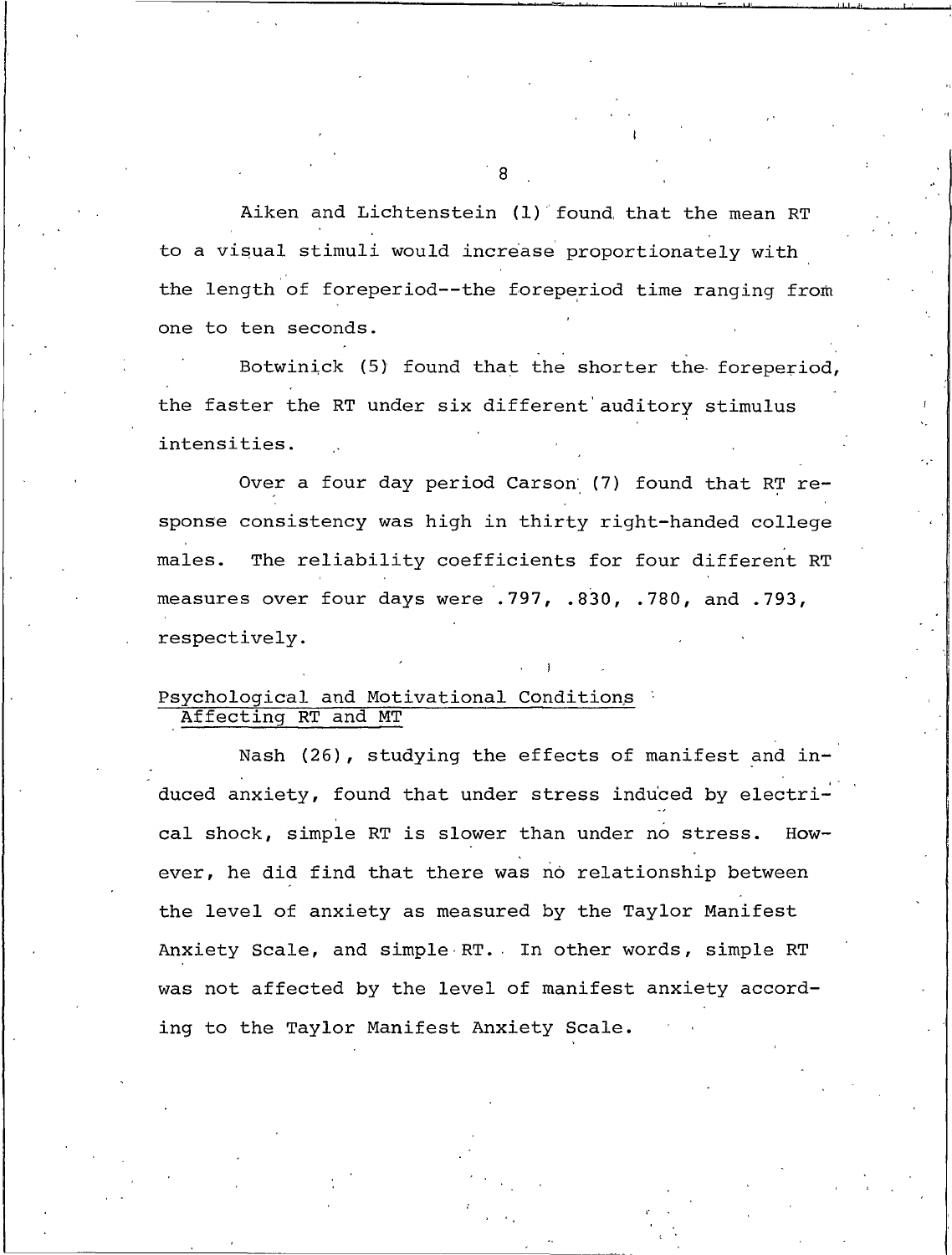Henry (15) showed that both RT and MT can be improved by motivation. All of the ninety-three volunteers from a men's physical education class in elementary gynmastics and tumbling improved significantly (p <. 05) in RT, and most of them improved in MT regardless of the motivating stimuli they received. The five groups of stimuli were:

- $1.$ No motivating stimulus,
- motivated by a dim light,  $2.$
- $3<sub>1</sub>$ motivated by a bright light,
- motivated by a bright light plus shock, 4.
- 5. motivated by sound.

#### Effects of Gender and Age Upon Reaction Time and Movement Time

Hodgkins (18) in studying the difference of RT and MT between males and females found males were faster than females in both RT and MT. The speed of both RT and MT increased until early adulthood (19 years old) and then decreased, according to Hodgkins. The peak speed in males is maintained longer in life than in females.

Botwinick (5) found the responses of the elderly (sixty-five to eighty-one years of age) were much less variable than younger groups (eighteen to thirty-two years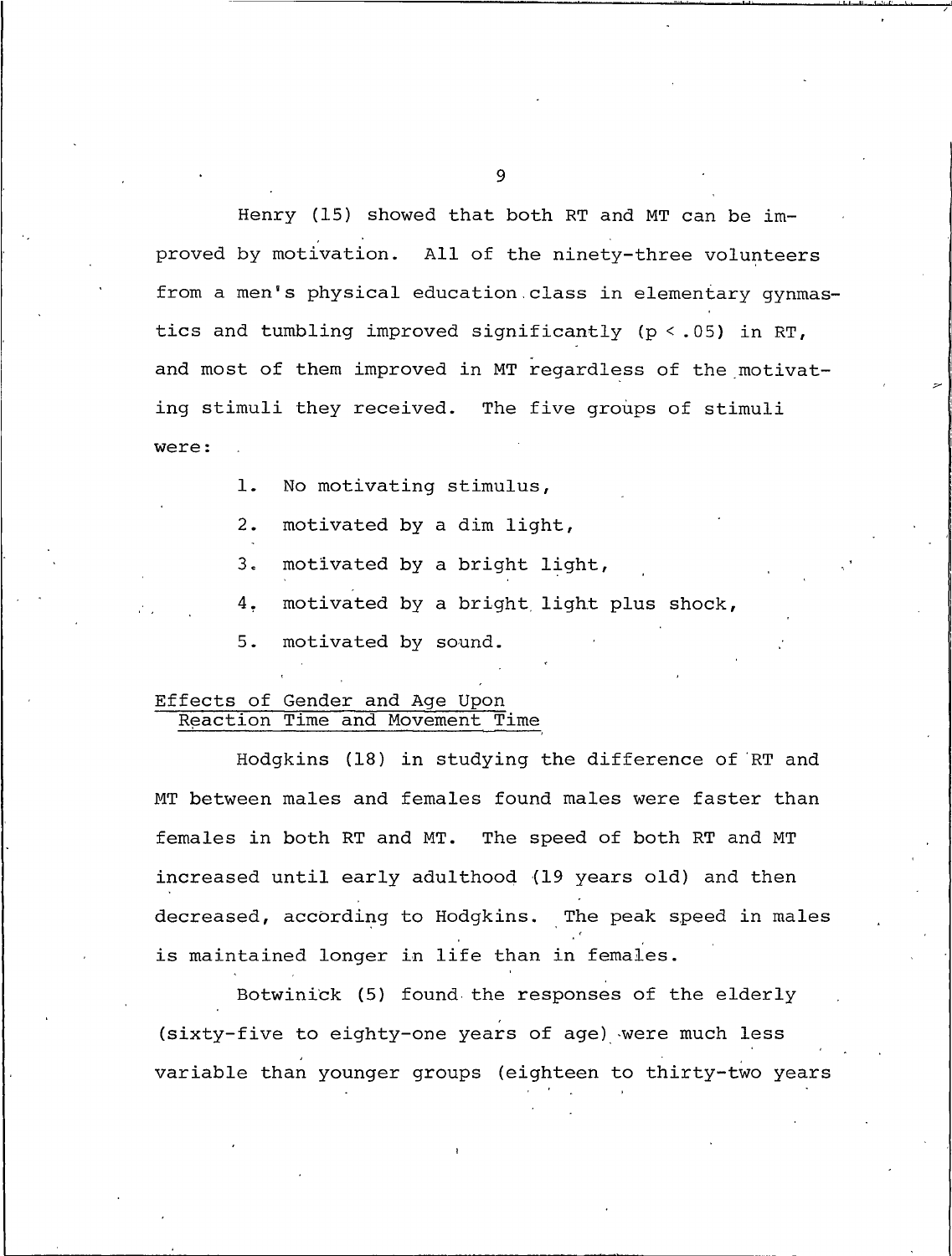There were twenty-nine subjects tested in the  $of age$ ). older group, and thirty-four subjects tested in the young Furthermore, he found that the slowing of mean TT qroup. was not related to motivation. He did find that the slowing may be related to a state of preparedness on the part of the S to respond.

Evans (13) in a fifty year longitudinal study found that simple-sensory reaction to auditory stimulus in an undistracted condition did not increase or decrease significantly over a fifty year period. He did find that if irregular or intermittent types of distractions were made, simple sensory reaction would increase significantly. Evans stated that speed of response in directly related to the difficulty of the task.

#### Physiological Effects

Henry (15) found that the strength--mass ratio of a limb seemed to be unrelated to limb speed.

Meyers (25) determined that strenuous physical exercise had no discernable effect on simple finger and foot He stated that there was no apparent relationship RT. between RT and the sum of the recovery pulse counts following the exercise.

 $1.0$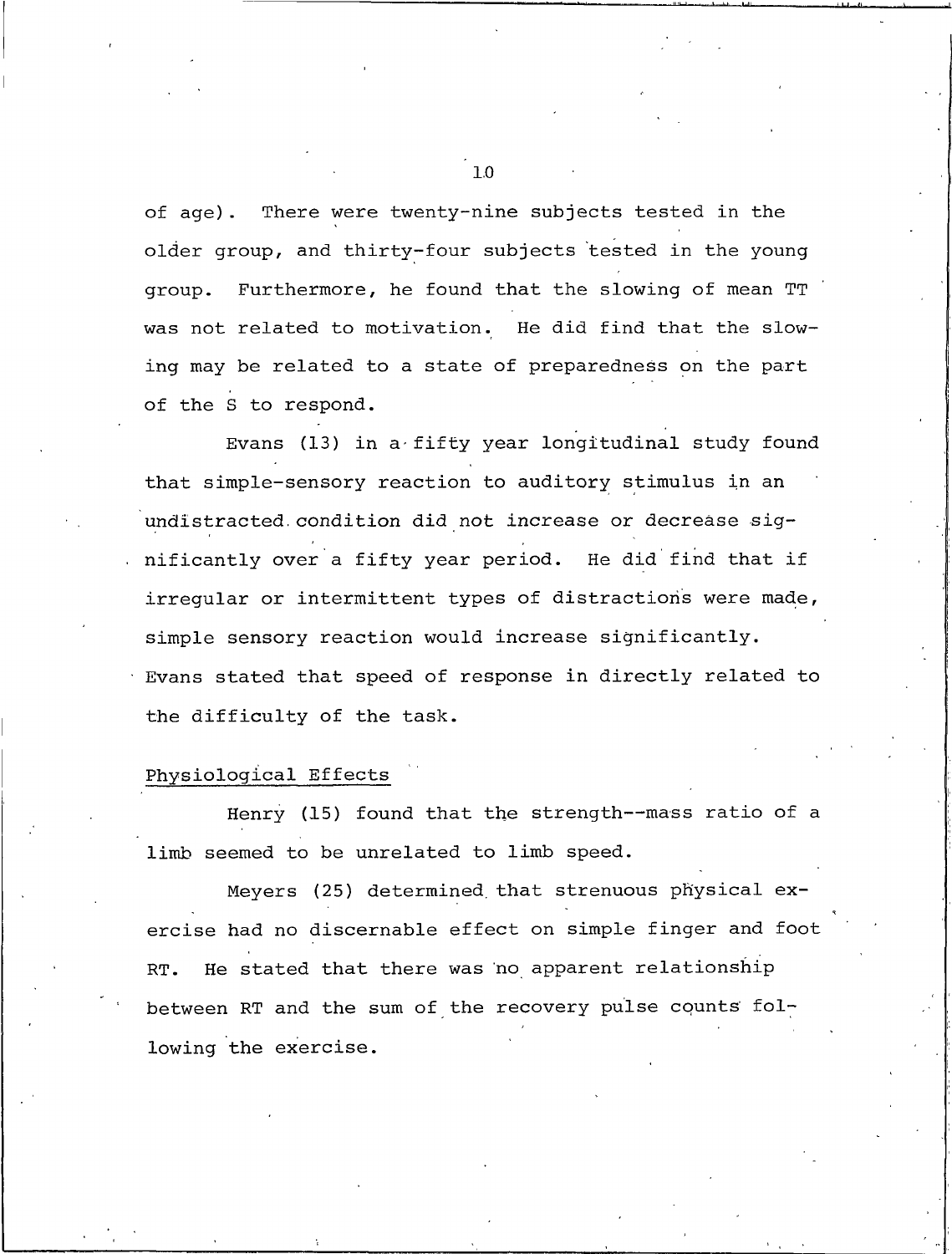Tweit (37), in his study of the effects of a training program on individuals of low fitness, found that total body RT was significantly (p <. 01) improved by participation in a strenuous physical training program. However, Rarick (2) found that speed of muscular performance cannot be increased appreciably in highly skilled individuals.

Phillips (31) found that arm exercises produced no statistically significant advantge in MT. He also found that warm-up exercises do not influence RT.

Schmidt (35), in studying the effects of positional tensioning and stretching on RT and MT, found that stretching had no effect on either RT or MT. Furthermore, he found that MT was not affected by positional tensioning, but RT was. According to Schmidt (35), RT decreased progressively with increased positional tensioning.

Smith (33) found that during a state with tensioned muscles, the S produced a four percent faster MT and a seven percent faster RT, as compared with having the arm in a more relaxed condition. However, the increases were statistically (p <.05) insignificant between conditions of relaxation, tension, and stretch.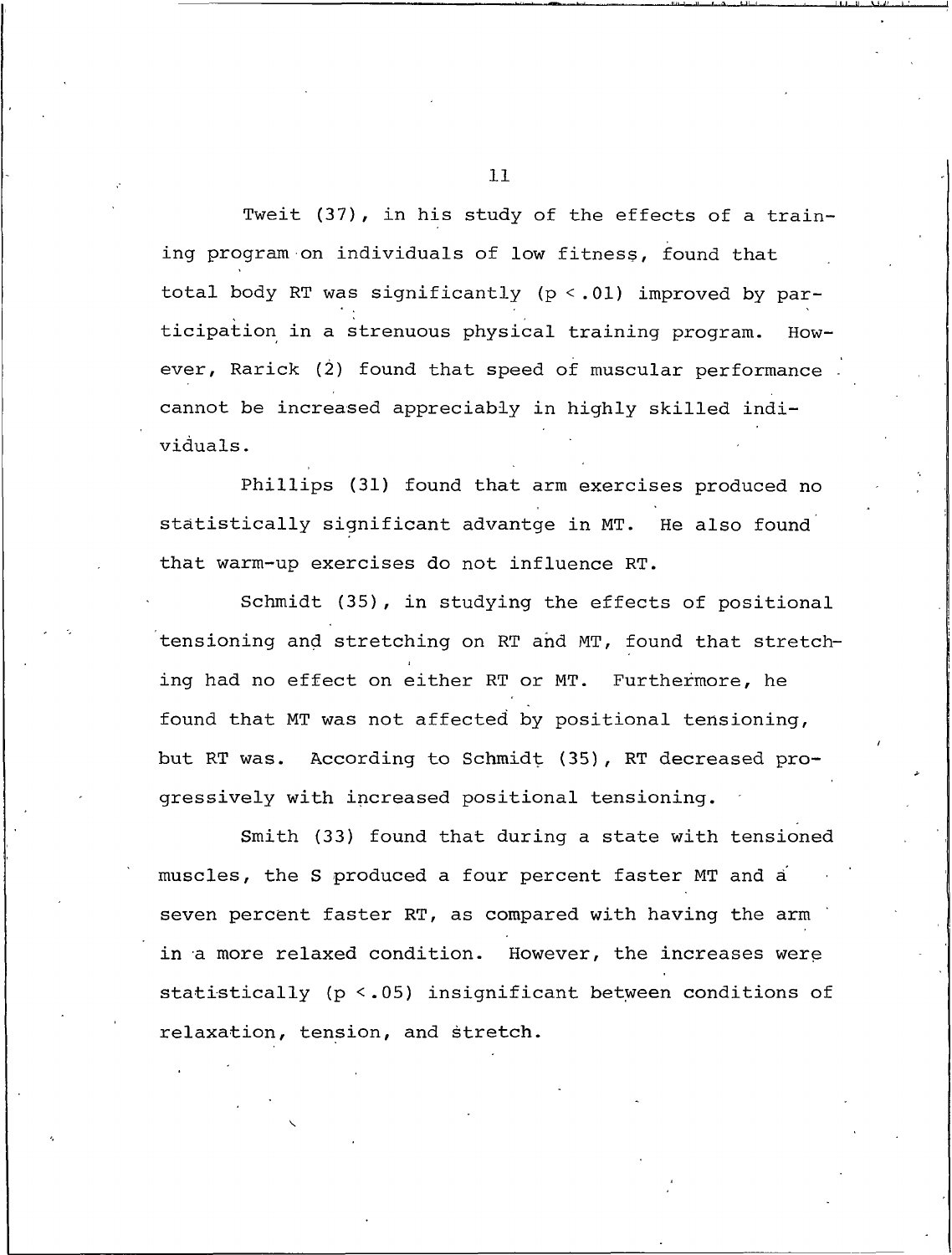Clark (10) concluded from his study of preliminary muscular tension on RT, that increased muscular tension in the form of preparatory set, resulted in a faster RT.

Smith (34) found the arm to be four percent faster than the leg in a forward motion, but that the direction of movement had no effect upon RT of the arm. In addition, he stated that speed was clearly specific to the limb.

#### Relationship of Reaction Time and Movement Time to Athletic Success

Studies done previously on the relationship of RT and MT to athletic success are conflicting. Keller (19), in his study of the relationship of quickness to success in athletics stated, "There is a positive relationship between the ability to move fast and success in athletic activities." He also states, "The relationship for quickness is not the same for all sports." (20, p. 154)

The variability in RT's of sportsmen, according to Knapp (22), is significantly less  $(p < .01)$  than the variability in the RT's of research students. Knapp (22) also stated that top class racquet-game players, between the ages of twenty and thirty, have significantly faster RT's than those of a sample population of twenty to thirty-year old students.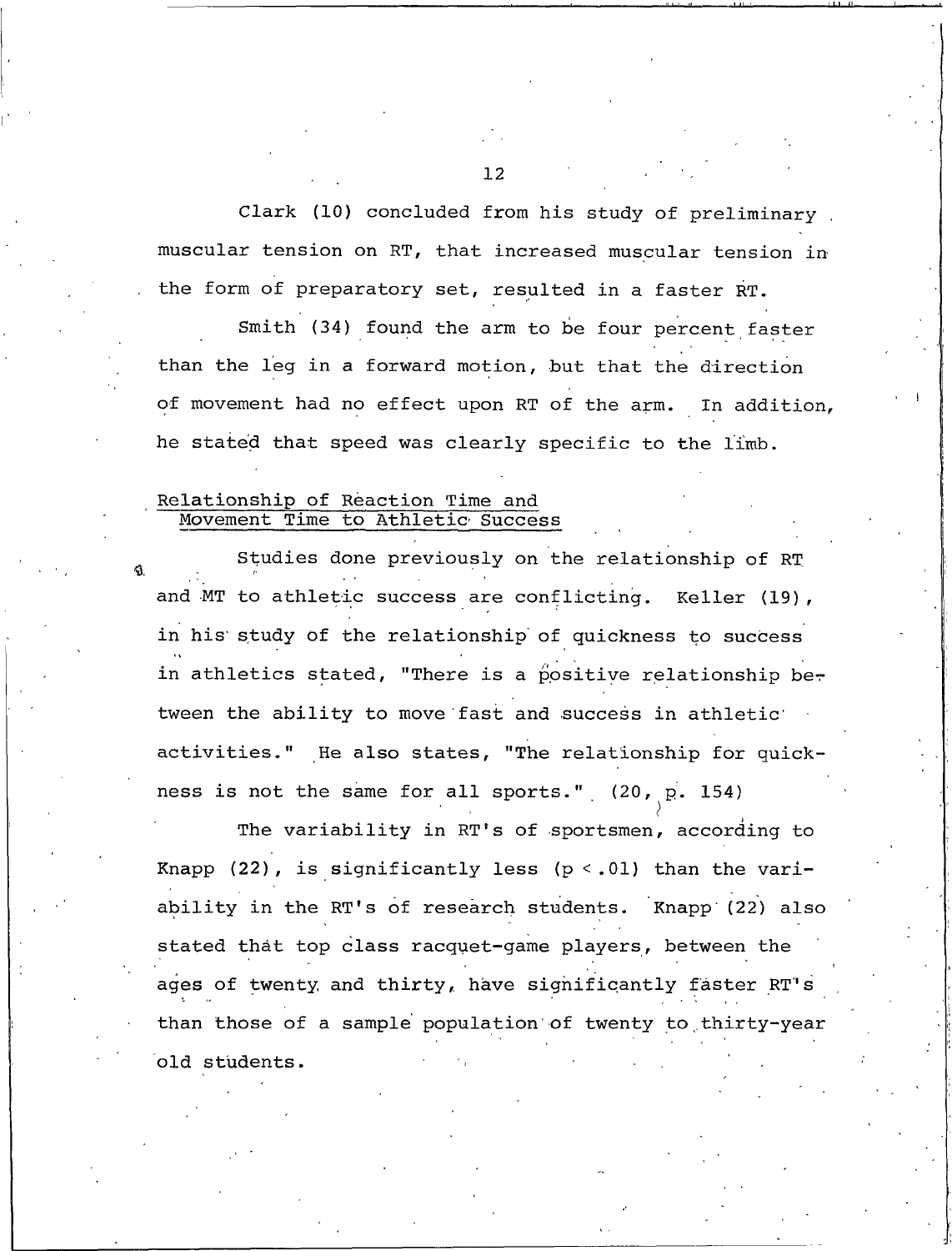Patrick (30), in studying basketball players came to the conclusion that, "Boys with the best reaction time were not only the best basketball players as determined by subjective rating, but were better in sports where quick reaction was a factor." (31, p. 68) He goes on to say that potential basketball players have quicker reaction time to visual stimuli than boys with restricted basketball potential.

Waechter (38), in his study of MT of selected groups of athletes and non-athletes, found that there was no significant difference in MT between non-athletes and ath-All groups had a mean TT of one hundred and fortyletes. four milliseconds.

The above studies all deal with variables which may affect RT and MT. Generally, it can be stated that there are four categories of variables that affect RT and MT. They are:

> those variables unrelated to RT and MT,  $\mathbf{1}$ .

 $2.$ those variables positively affecting RT and MT,

those variables negatively affecting RT and MT, 3.

those variables which are conflicting. 4.

Those variables unrelated to RT and MT were practice, the strength-mass ratio of limbs, warm-ups, anxiety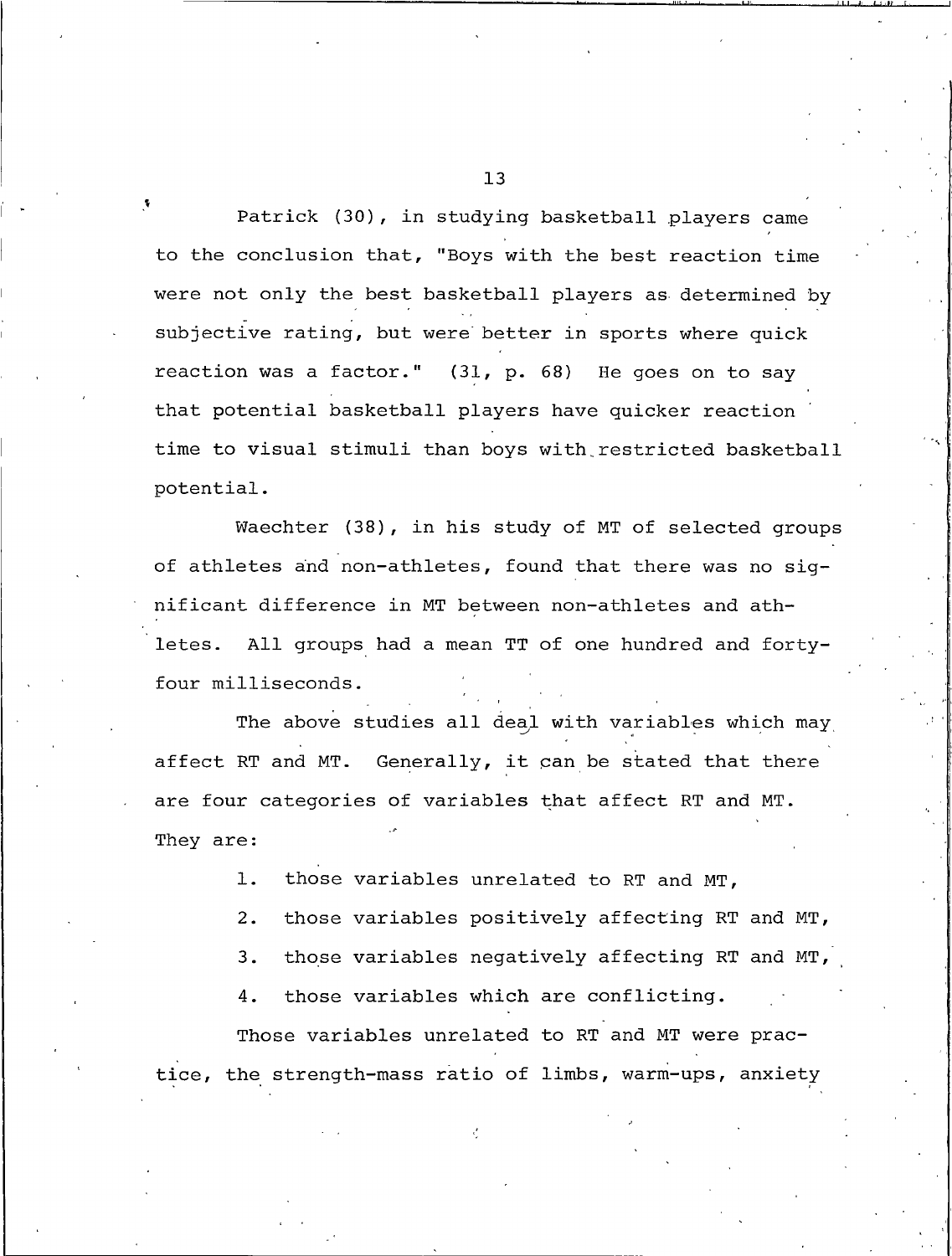(only RT), direction of movement, and tests being conducted on different days. Furthermore, it was found that RT and MT were unrelated.

Those variables positively related to RT and MT were motivation factors, muscular tension, and shortening the foreperiod. Variability seems to decrease with age and athletic ability.

Those variables negative affecting RT and MT seem to be thinking about the task, stress, complexity of the task, age, and lengthening the foreperiod time.

Conclusions regarding the effects of selected physiological states on RT were conflicting.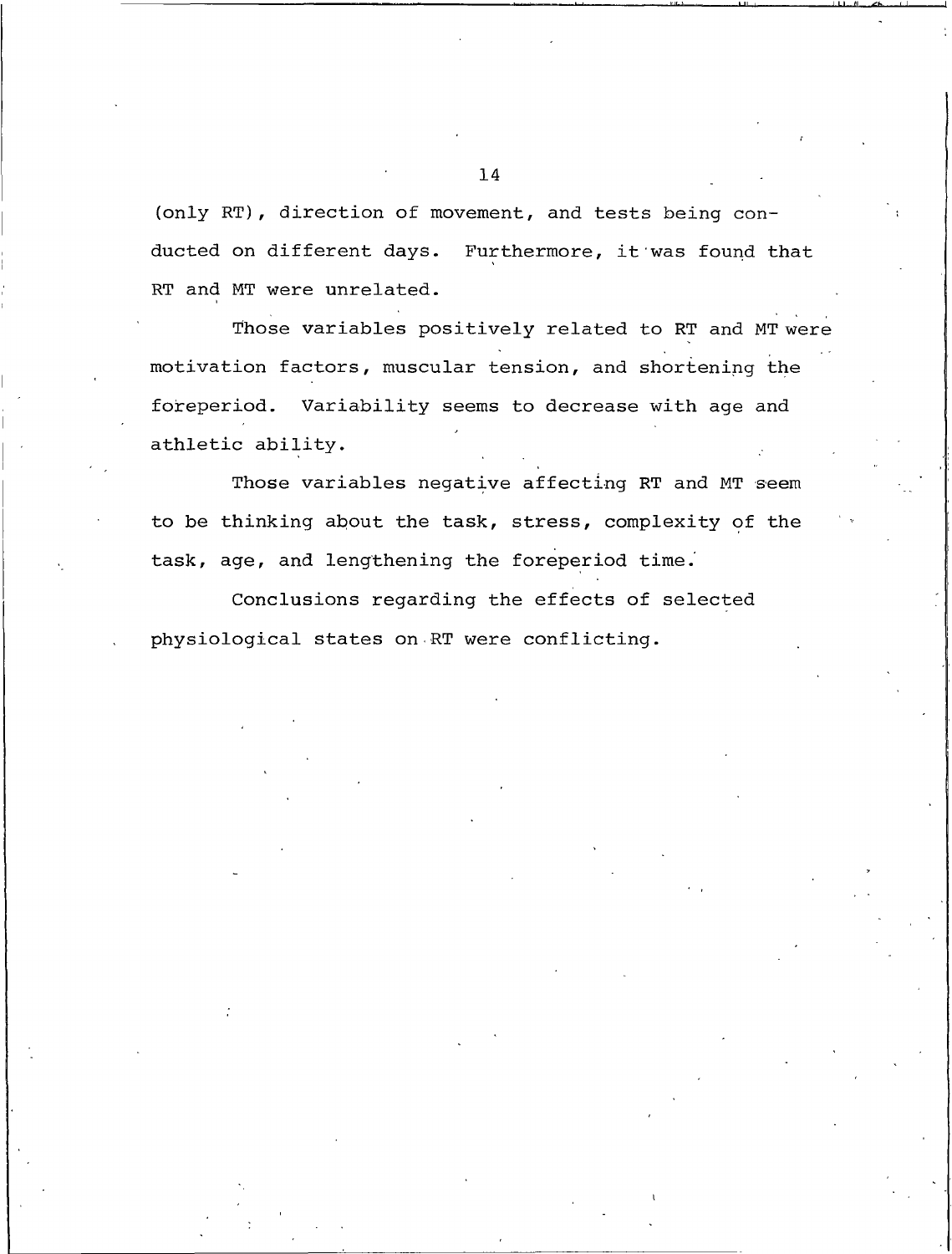#### Chapter 3

#### METHODS AND PROCEDURES

The following study attempted to measure the relationship of three variables--RT, MT, TT--to success in the game of racquetball.

#### Racquetball Success

Success in racquetball was measured by the use of a double elimination racquetball tournament. Rules governing the elimination or progression of S's were only that the player win or lose two out of three games. International Racquetball Association rules were used.

#### Instrumentation

The following instruments and machines were used and designed for the accumulation of RT, MT and TT data on the S's.

A wide range oscillator (Model 200 cd, Hewlett-Packard) with a variable frequency output from 0 to 65 x 10k. An electronic counter (Hewlett-Packard 532/B) which counted the number of frequencies put out by the oscillator. The electronic counter counted up to six digits. A Nelson reaction timer, 30" long, designed by Fred B. Nelson. Gravity was a constant (32 ft./sec./sec.) as the timer was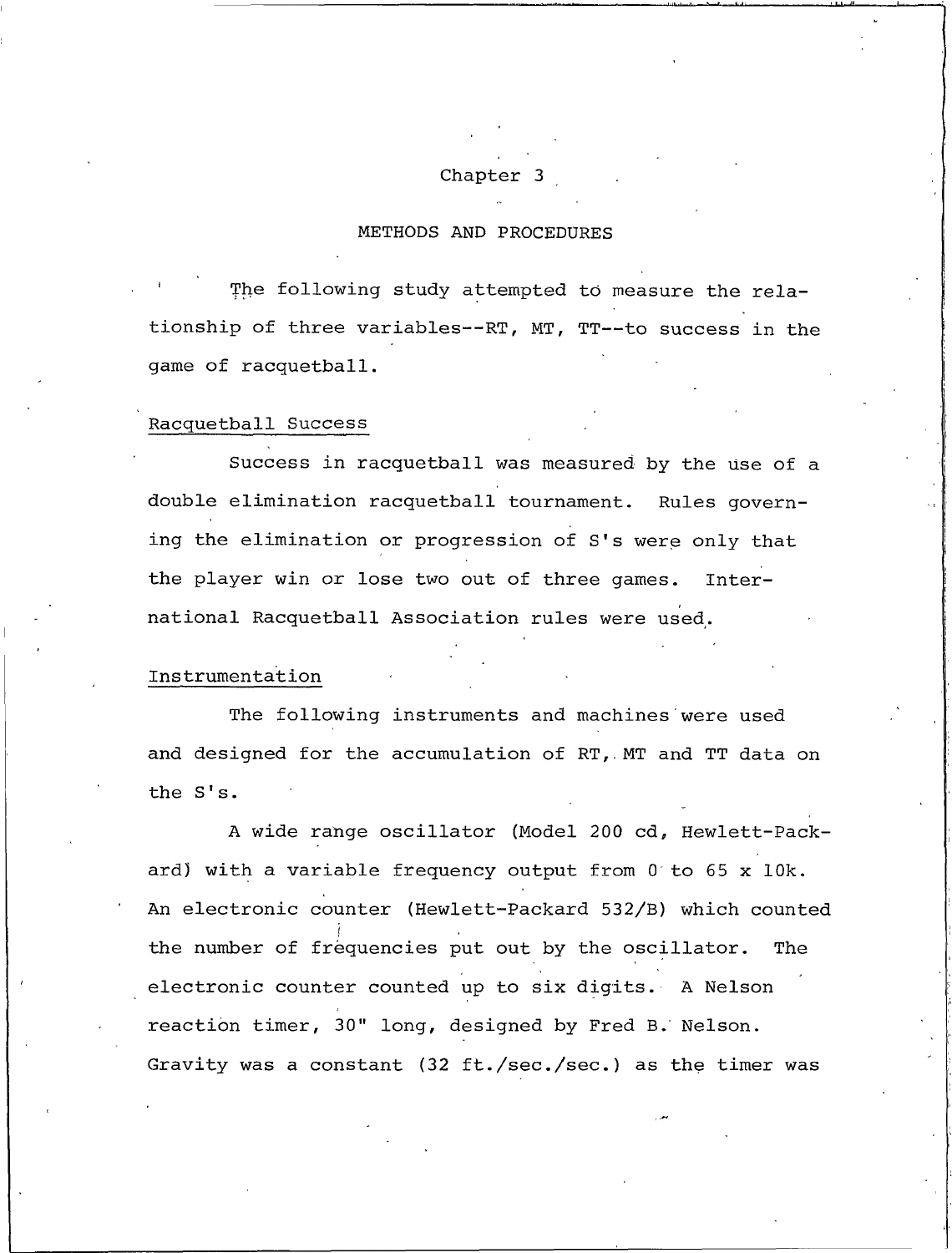released from a magnet and dropped to the floor. The reading obtained from the timing stick was calibrated in milliseconds and was defined as TT. (Nelson reaction timer, Model RT-2) A variable direct current power supply (California Computer Products, Model 30-500) was set for nine volts direct current. A H-O reaction and speed of movement instrument designed by Dr. Ralph Hight and the researcher made it possible to put all of the aforementioned equipment into one functioning unit. A photograph may be seen in Figure 1. A black box, 6" x 6" x 4", housed a switch which controlled the entire apparatus. An electrical diagram is shown in Figure 2.

#### Operation and Control or Reaction Instrument

The variable frequency oscillator was set at ten thousand frequencies per second. The oscillator and counter were checked for accuracy by placing the dial on the "one second" setting. The electronic counter counted the number of frequencies for one second. Any slight adjustment of the frequency oscillator was therefore possible.

The dial of the electronic counter was placed in the open gate position which allowed the counter to count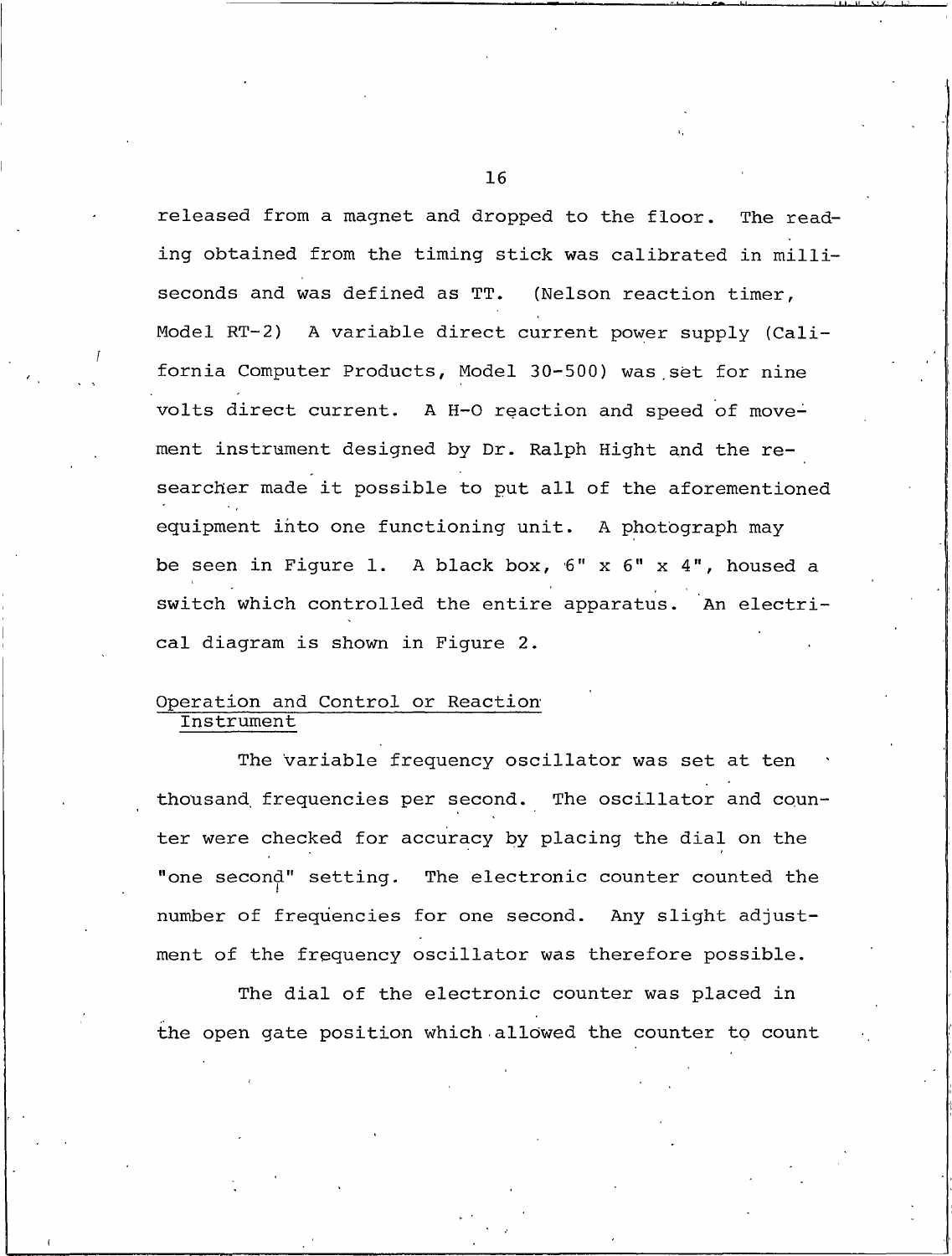

Figure 1. H-O Reaction and Speed of Movement Instrument